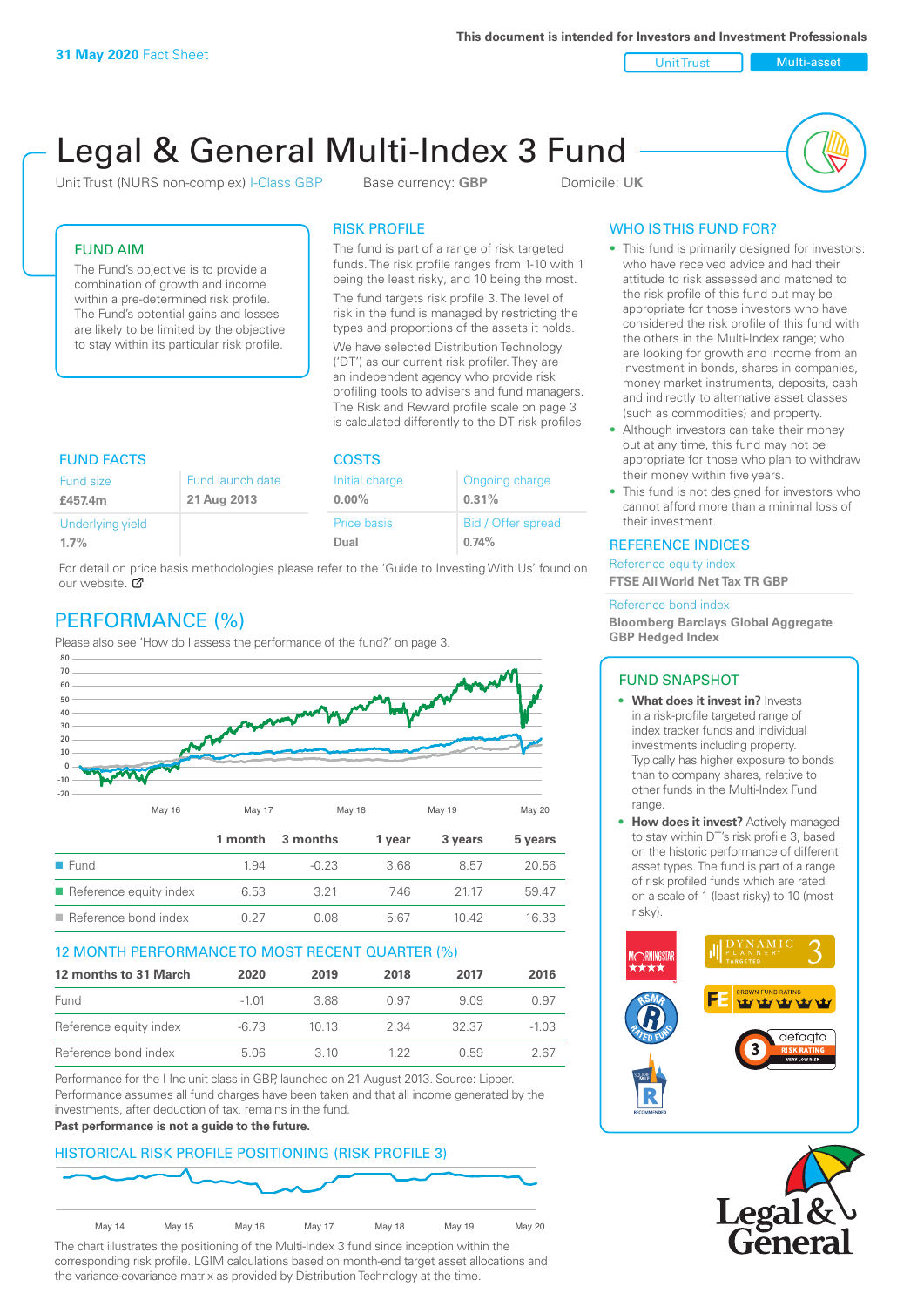# Legal & General Multi-Index 3 Fund

Unit Trust (NURS non-complex) I-Class GBP

# PORTFOLIO BREAKDOWN

All data source LGIM unless otherwise stated. Totals may not sum due to rounding.





#### FUND MANAGERS

The fund managers have responsibility for managing the multi-index fund range. They are part of the Multi-Asset Funds (MAF) team in LGIM. This team focuses on designing and managing multi-asset funds that are tailored to match the specific objectives of various client types. The team sits within a wider Asset Allocation team which combines both depth of experience with a broad range of expertise from different fields, including fund management, investment consulting and risk management roles.

# TOP 10 HOLDINGS (%)

| <b>LGIM GBP Liquidity Fund Plus</b>                    | 12.4 |
|--------------------------------------------------------|------|
| L&G Sterling Corporate Bond Index Fund                 | 10.9 |
| L&G All Stocks Gilt Index Trust                        | 9.6  |
| L&G Global Inflation Linked Bond Index Fund            | 8.7  |
| <b>LGIM Global Corporate Bond Fund</b>                 | 8.6  |
| L&G Cash Trust                                         | 6.1  |
| L&G Short Dated Sterling Corporate Bond Index Fund     | 5.3  |
| L&G Emerging Markets Government Bond (US\$) Index Fund | 4.7  |
| <b>L&amp;G UK Index Trust</b>                          | 4.3  |
| <b>L&amp;G US Index Trust</b>                          | 4.1  |

**Important:** Due to exceptional market conditions, spreads are currently volatile and may be higher than indicated. To see the latest spread visit www. legalandgeneral.com/chargesandfees